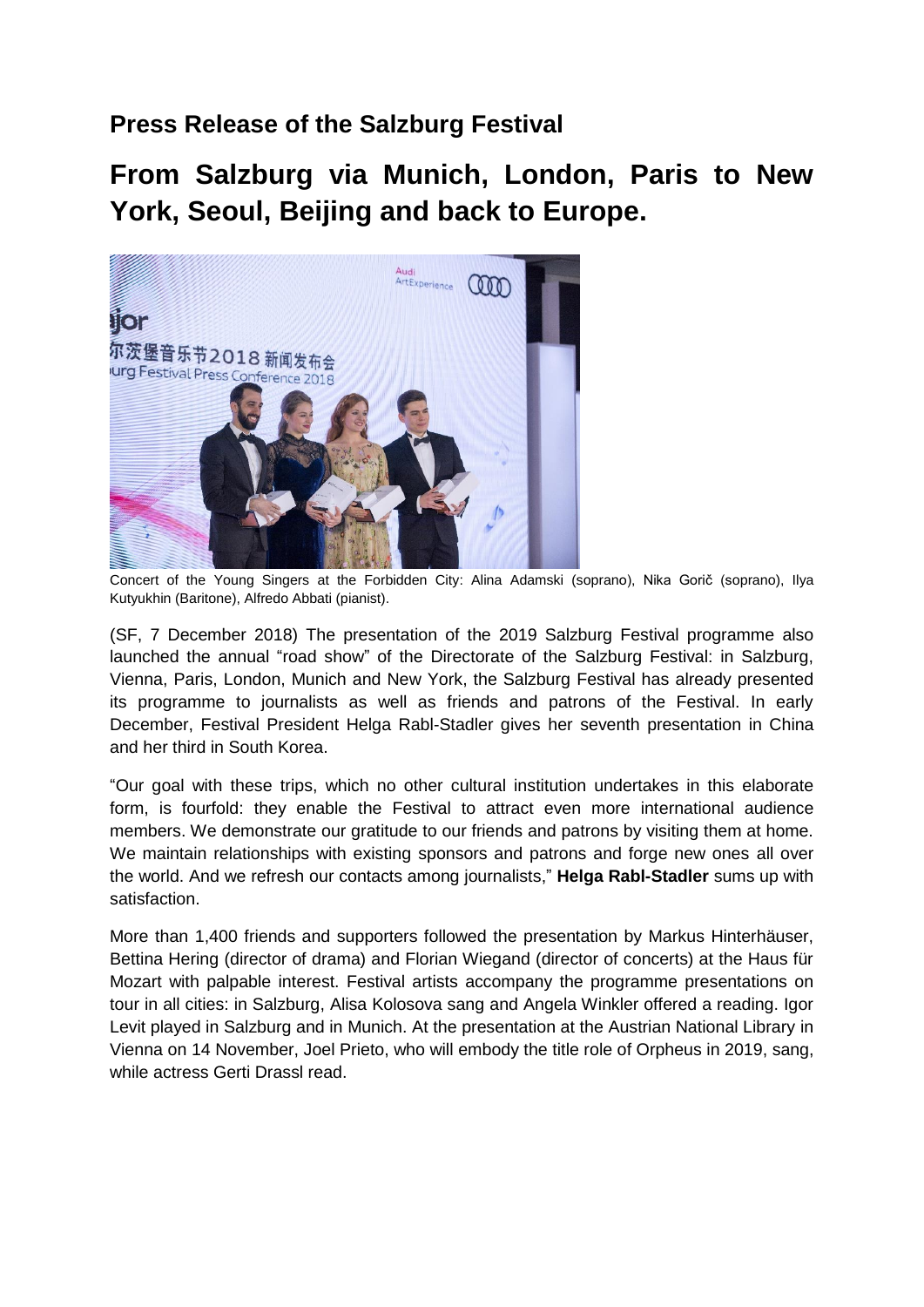## **Paris**

Paris is a regular part of the Salzburg Festival's "road show". Helga Rabl-Stadler and Markus Hinterhäuser presented the Festival programme in the centre of Paris, at the Hôtel d'Évreux on Place Vendôme. René Pape sang arias by Giuseppe Verdi. During the daytime, Helga Rabl-Stadler and Markus Hinterhäuser gave interviews to French media representatives.



René Pape sang on the occasion of the Paris programme presentation





### **London**

Thaddaeus Ropac opened his gallery in Mayfair to the Salzburg Festival. In the Grand Hall, where the walls featured paintings by Georg Baselitz, the Festival's President and its Artistic Director first gave a press conference, followed by the programme presentation. Christopher Maltman, who will perform in Enescu's *Oedipe* this summer, sang songs by Franz Schubert and Hugo Wolf.



Markus Hinterhäuser and Helga Rabl-Stadler with Thaddaeus Ropac, at whose London gallery in Mayfair the Festival programme was presented.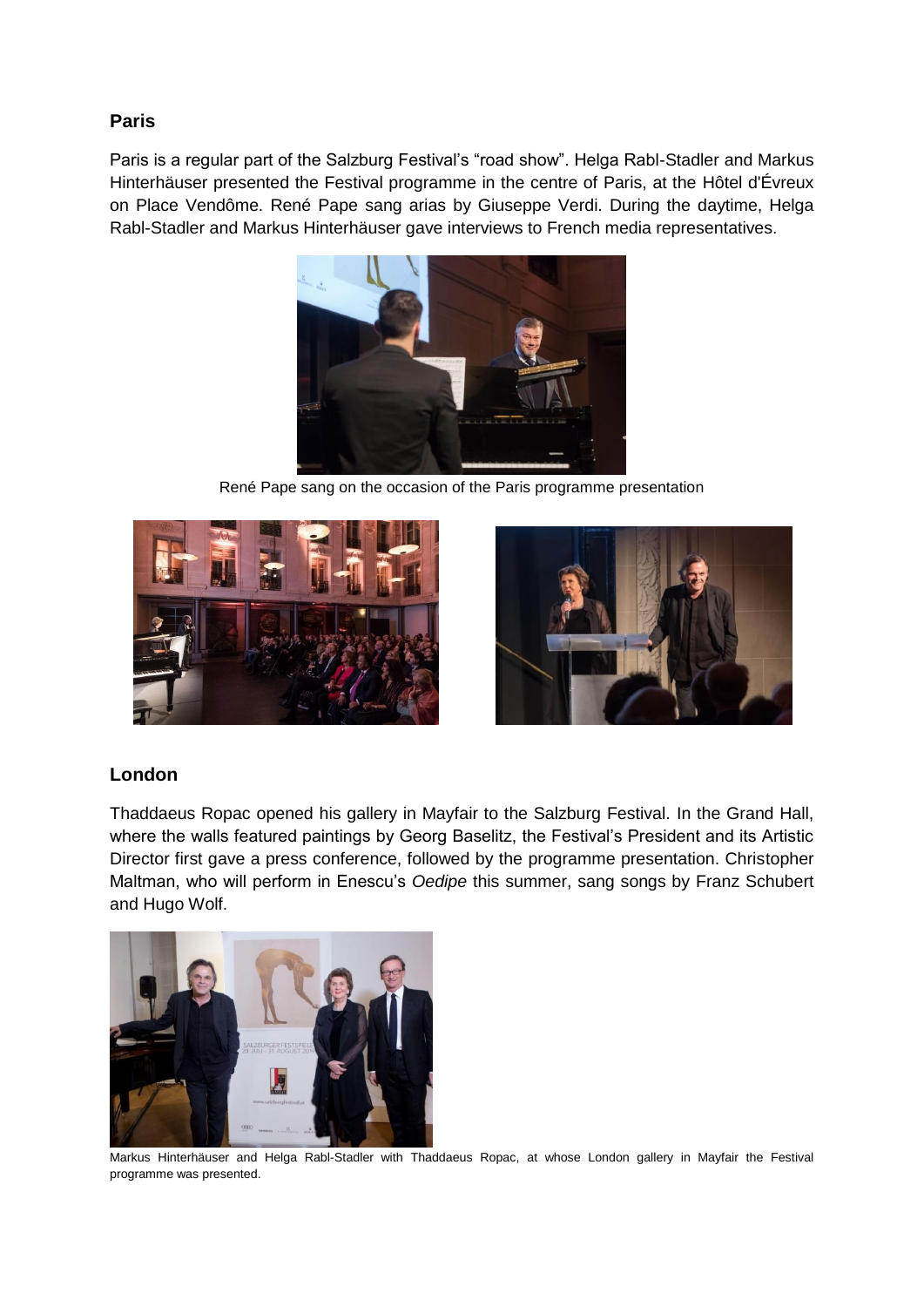

View of the press conference in London

#### **New York**



Marifé Hernández (member of the Board of Directors of the Salzburg Festival Society, centre) hosted a cocktail reception for the Salzburg Festival in New York.

In New York, Helga Rabl-Stadler and Markus Hinterhäuser presented the pogramme at a gala of the Salzburg Festival Society, the association of American friends of the Festival. Their remarks were flanked musically by Rosa Feola and Javier Camarena, who sang arias by Gaetano Donizetti, Francesco Paolo Tosti and Pablo Sorozábal, accompanied at the piano by Gerald Moore. This was also the first public appearance of Alexa Wesner, a former American ambassador to Austria, who is the new chairwoman of the wonderful American association of friends.



Helga Rabl-Stadler and Alexa Wesner (Chairwoman of the Salzburg Festival Society)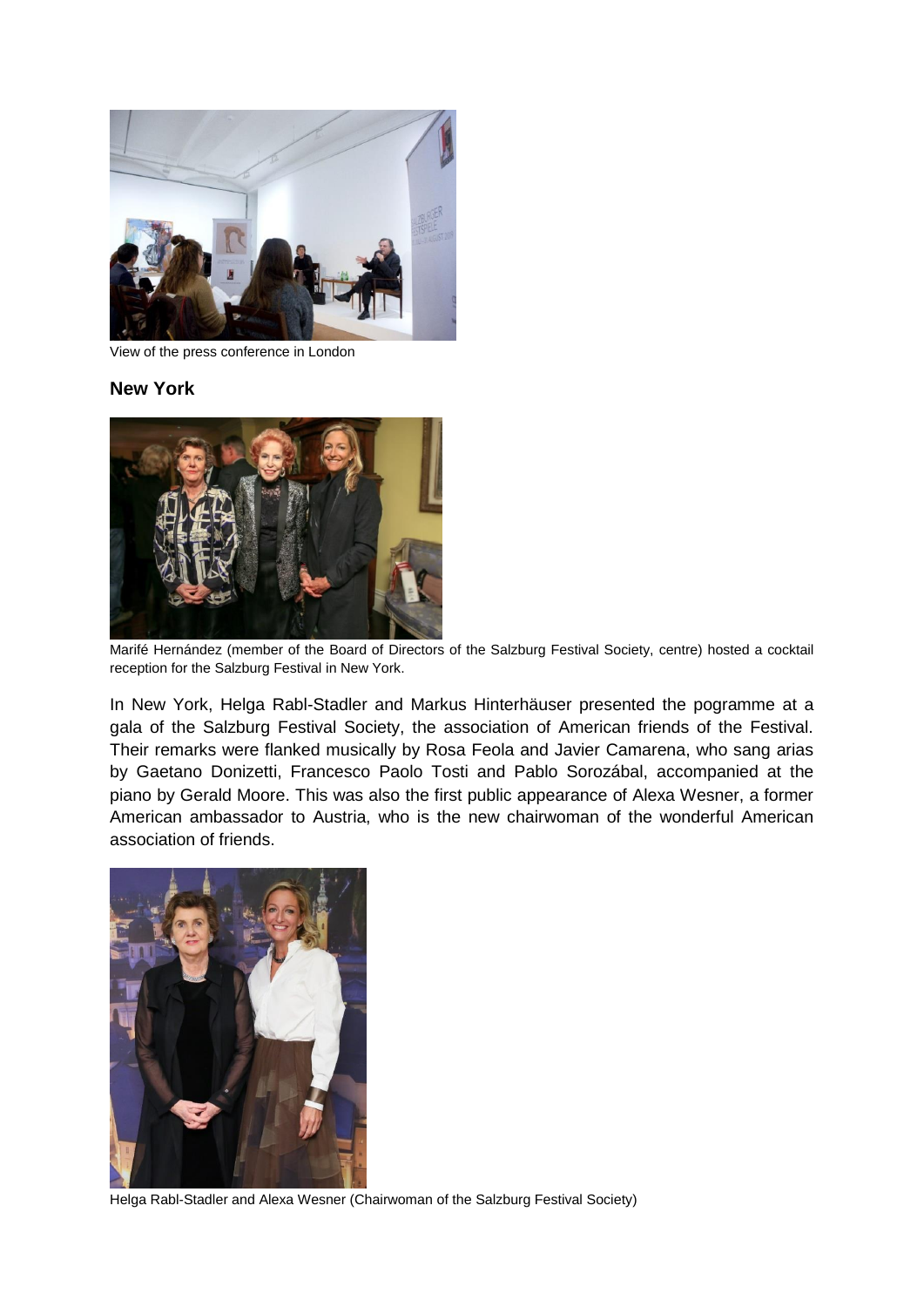## **Seoul**



Dr. Jong Bum Park (president of Youngsan), Helga Rabl-Stadler, pianist Seong-Jin Cho and Hyosook Clara Song (WCN - World Culture Networks).

At the invitation of Hyosook Clara Song (World Culture Networks), the Festival President presented the programme for the third time in the South Korean capital.



All the most important media of the country were present for a press conference on 4 December 2019.

## **Beijing**



Presentation in Beijing with Helga Rabl-Stadler and Thomas Owsianski, President of Audi China.

The second stop of the Asian tour was Beijing, where a programme presentation and press conference were scheduled in cooperation with the Festival's main sponsor Audi. The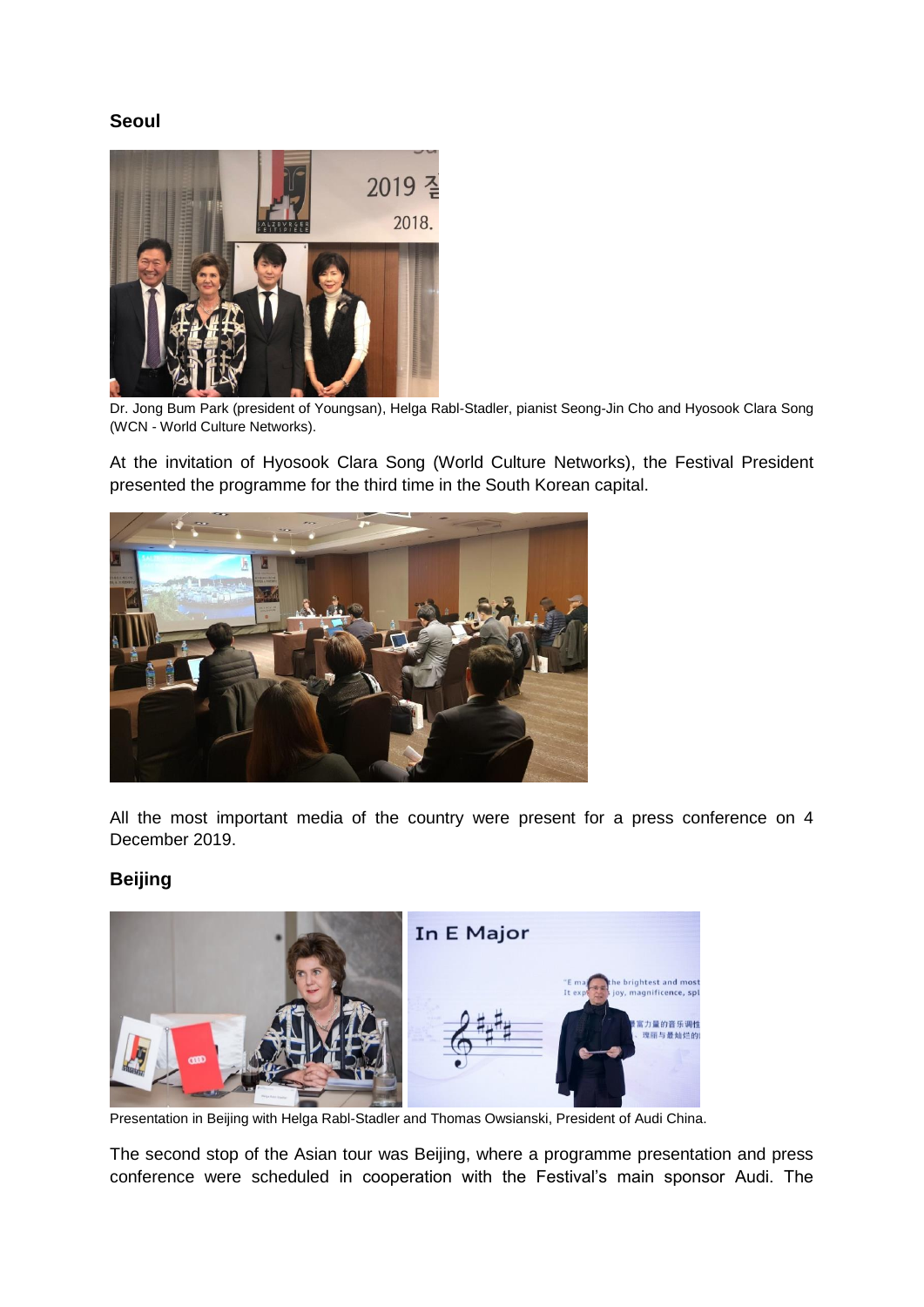Festival President was supported musically by Alina Adamski, Ilya Kutyukhin and Nika Gorič, all three former participants in the Young Singers Project.

Audi has been a main sponsor of the Salzburg Festival since 1995. The partnership has been extended until 2022. Furthermore, 2020 will be a grand year of anniversaries: 100 years of the Salzburg Festival and 25 years of its partnership with Audi.

Another highlight in Beijing was the concert of the Young Singers at the Forbidden City. The concert was part of the third tour of members of the Salzburg Festival's Young Singers Project, which is supported by the Festival's first Chinese sponsor, Hantang Culture Development.

The **next stops** of the "Festival Road Show" will be in Europe.

On December 11, Markus Hinterhäuser, Helga Rabl-Stadler, Bettina Hering and Florian Wiegand present the Festival programme at the Austrian Embassy in **Berlin**. Ambassador Peter Huber also asked the Festival to present a cultural calling card for Austria, marking its current EU Presidency. On this occasion, therefore, Matthias Goerne and Markus Hinterhäuser will perform Schubert's *Winterreise* at the Philharmonie's Chamber Music Hall.

On 15 December, the annual programme presentation takes place in Zurich at the Zunfthaus zur Meissen, traditionally a very well-attended occasion. For the first time, the Festival's new main sponsor, Klaus-Michael Kühne, will participate.

In January, Markus Hinterhäuser and Helga Rabl-Stadler will also make their traditional presentation in Hamburg.

And in February, the Artistic Director completes the series of programme presentations in Moscow.



Concert of the Young Singers at the Forbidden City: Alina Adamski (soprano), Nika Gorič (soprano), Ilya Kutyukhin (baritone), Alfredo Abbati (pianist).